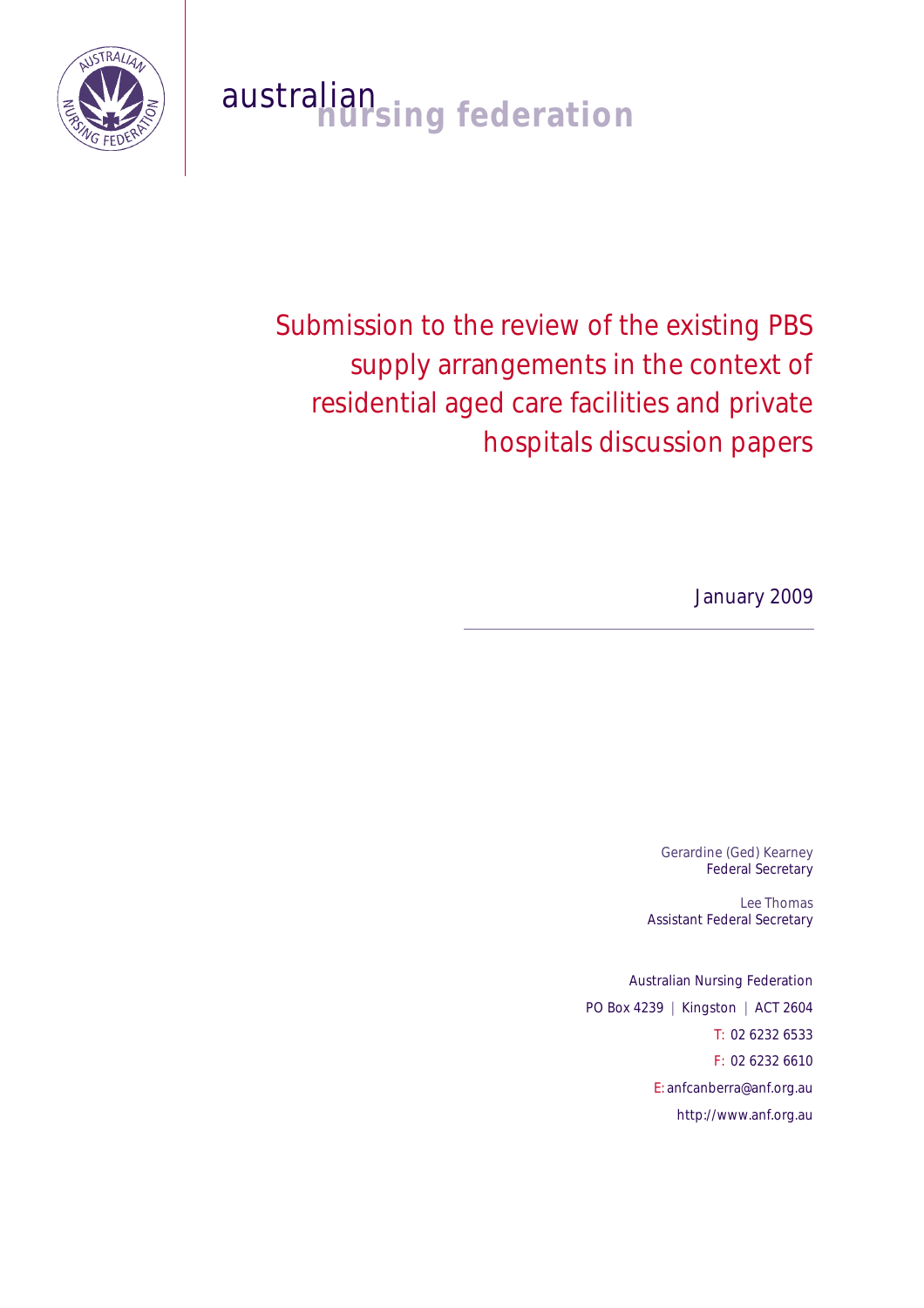#### 1. Introduction

The Australian Nursing Federation (ANF) was established in 1924. The ANF is the national union for nurses and midwives, with Branches in each State and Territory of Australia.

The ANF is also the largest professional and industrial nursing and midwifery organisation in Australia, with a membership of over 170,000 nurses and midwives, employed in a wide range of enterprises in urban, rural and remote locations in both the public and private sectors.

The ANF's core business is the industrial and professional representation of our members and the professions of nursing and midwifery.

The ANF participates in the development of policy in nursing and midwifery, nursing and midwifery regulation, health, community services, veterans' affairs, education, training, occupational health and safety, industrial relations, immigration, foreign affairs and law reform.

The ANF is pleased to make submission to the review of the existing supply arrangements of PBS Medicines in residential aged care facilities and private hospitals. We acknowledge the broad terms of reference and will only be responding to two issues, namely those relating to collaborative prescribing for nurse practitioners and the use of dose administration aids (DAAs).

# 2. Medicines administration in residential aged care facilities

It is the view of the Australian Nursing Federation (ANF) that safe, quality care, reinforced by accreditation and funding reporting requirements for aged care facilities demands a safe medicine delivery system. The Australian Pharmaceutical Advisory Committee (APAC 2002) model states that in cases where older people are unable to self-administer, registered nurses or authorised enrolled nurses, in consultation with medical practitioners and pharmacists, are the most appropriate professionals to administer medicines.<sup>1</sup>

Barriers to quality use of medicines exist. Polypharmacy, excessive use of tranquillisers and psychotropic agents, lack of processes for medicine review, and the administration of medicines by unqualified or inappropriately qualified staff all pose risks to the quality use of medicines in aged care settings.

Administration of medicines by unqualified staff or inappropriately qualified staff not only leads to the potential for error, but without appropriate education staff may be unable to identify potential side effects or adverse reactions requiring intervention.

It is increasingly of concern to registered and authorised enrolled nurses that in some circumstances unqualified or inappropriately qualified workers are being used to administer medicines to residents in aged care facilities. While these workers can be taught to deliver the right medicine to the right person in the right dose at the right time by the right route, they do not have the necessary education and knowledge required for making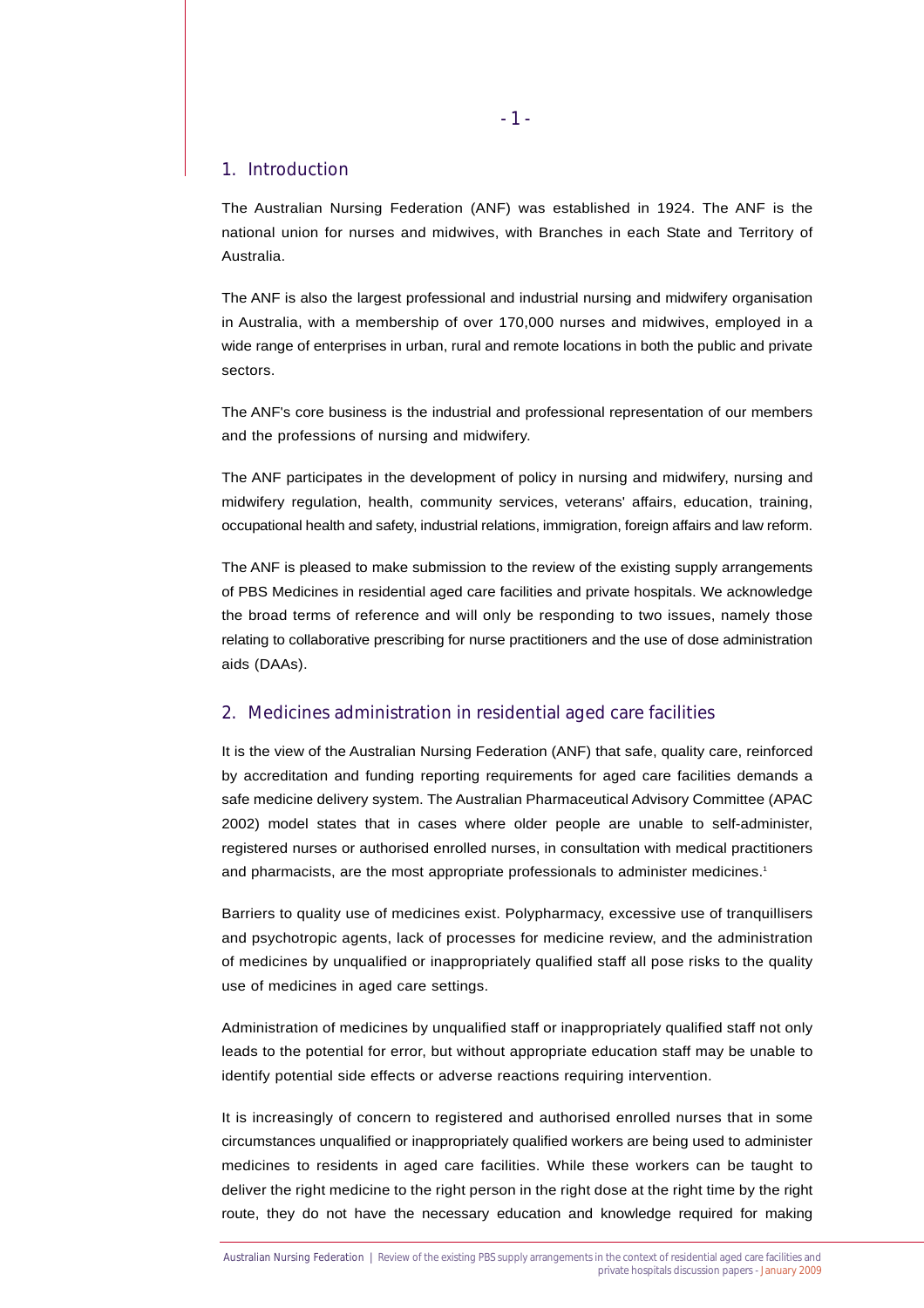clinical judgements such as knowing *why* they are administering a medicine or *when* not to administer. Safe care and safe practice require the administration of medicines by a suitably qualified nurse. Adequate resources should be made available by both governments and service providers of aged care facilities to ensure medicines are able to be administered safely and within legislative requirements.

Medicine administration (for those people who are unable to self administer) or the responsibility for instructing the person administering the medicine when to administer and when not to administer is the function of registered nurses and authorised enrolled nurses. Enrolled nurses, including authorised enrolled nurses, work under the direction and supervision of registered nurses. The education of registered nurses enables them to be aware of the benefits and potential hazards in the use of medicines and to administer medicines safely, as well as monitor their efficacy and any adverse effects. Additionally, registered nurses have the necessary skills to assess the changing needs of the older person and their care; evaluate the person's response to medicines; and accurately communicate that information. In this way, registered nurses provide a vital link between the older person and other health professionals such as a medical practitioner and a pharmacist.

The altered pharmacokinetic and pharmacodynamic changes associated with age and polypharmacy in older people require the specific pharmacological knowledge and skills of qualified health professionals including registered nurses, authorised enrolled nurses, pharmacists and medical practitioners for the safe management of medicines in aged care settings.

# 3. Principles for best practice in medicines administration

The following standards represent best practice guidelines for registered and authorised enrolled nurses in medicine management and administration and are regarded as minimum standards for safe practice and safe care.

The overriding principles on which these best practice guidelines are based are as follows:

- a) all consumers of aged care services have the right to the quality use of medicines;
- b) medicines have the potential for harm if not prescribed, dispensed and administered correctly;
- c) the right medicine in the right dose must be administered to the right person at the right time by the right route;
- d) all medicine administration should be documented;
- e) the person administering the medicine must know when and how to administer the medicine, why to administer, when not to administer and when to withhold the medicine until further advice is obtained; and
- f) the person administering the medicine must be able to recognise adverse effects of medicine administered and respond appropriately, including reporting any adverse effects to the appropriate person.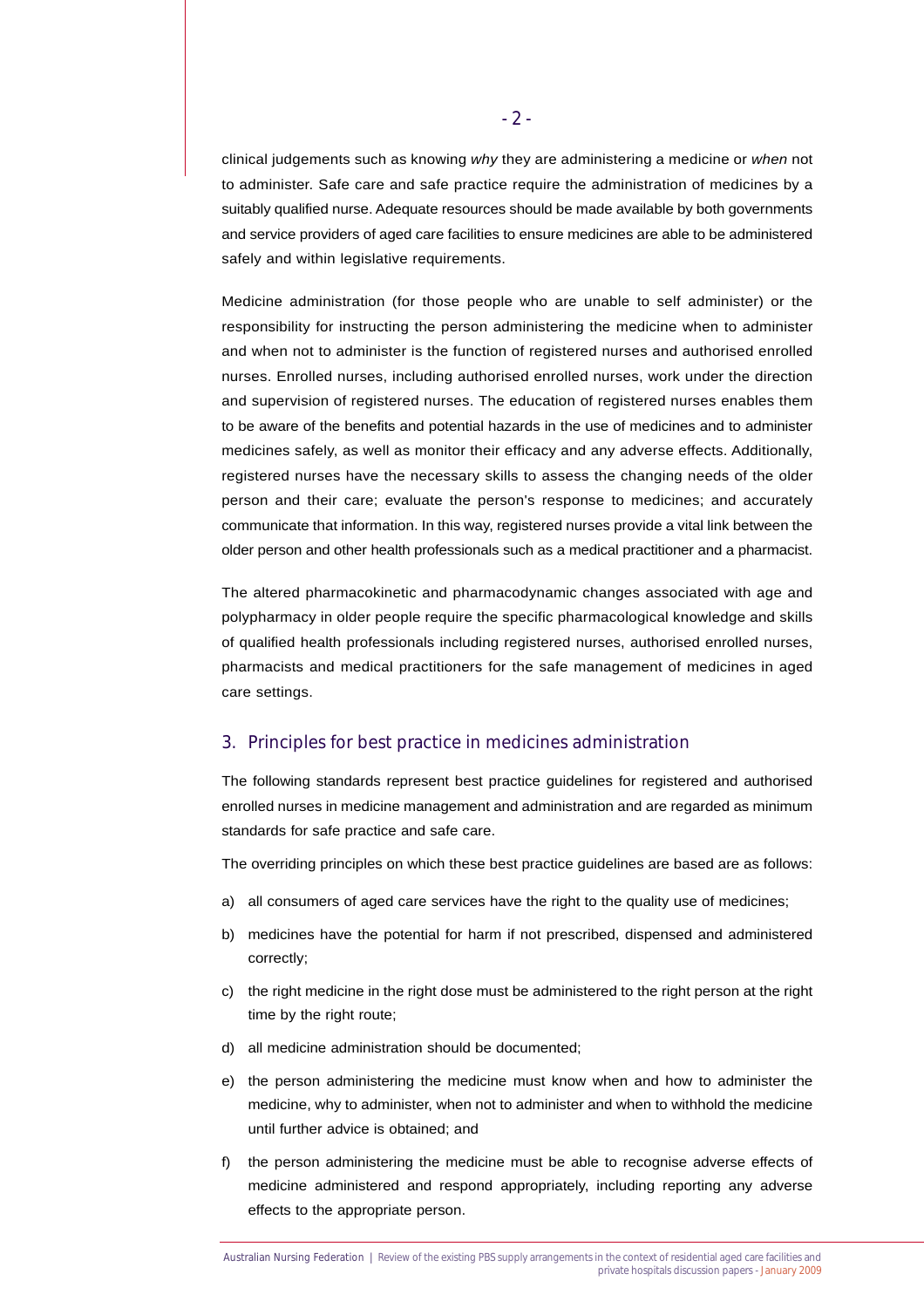# 4. Management of medicine regimens in residential aged care facilities

# 4.1 Administration

The registered nurse is the appropriate person to manage the medicines regime for the consumer of aged care services and is key to the quality use of medicines in aged care. Registered nurses are educated in and competent to understand the therapeutic action of medicines, including the reason for their use, the effects of their use and to recognise adverse reactions and respond appropriately. Registered nurses use clinical judgement to assess whether medicines should be administered or withheld with regard to the consumer's health and family history, diagnosis, co-morbidities and health status. Registered nurses coordinate the quality use of medicines and provide a vital link between the consumer, the prescribing practitioner and the pharmacist.

### 4.2 Consent

A person has the right to consent, or refuse consent, to a medicine. Should an older person refuse consent to a medicine, it is the responsibility of the person administering the medicine to document and report that refusal to the registered nurse in charge. The treating medical practitioner, prescribing practitioner and aged care service provider should also be notified so appropriate intervention can be undertaken if required.

#### 4.3 Self administration

Where it has been assessed by the registered nurse and the prescribing practitioner that the older person can safely administer their own medicines, the individual should be enabled to do so, within written policies and protocols. Assessment that the older person may self administer their medicine should be documented in their health record and/or their medicine chart. Persons other than registered or authorised enrolled nurses, eg enrolled nurses not authorised to administer medicines or unlicensed nursing or personal care assistants, may only support the self administration of medicines by the older person. All medicine administration should be documented, including self administered medicine. Secure storage of medicines for self administration must be provided. This is the responsibility of the aged care service provider.

#### 4.4 The role of the nurse practitioner

Nurse practitioners are registered nurses with the education and extensive experience required to perform in an advanced clinical role. A nurse practitioner's scope of practice extends beyond that of the registered nurse. The nurse practitioner role includes assessment and management of clients using nursing knowledge and skills and may include but is not limited to the direct referral of patients to other health care professionals, prescribing medications and ordering diagnostic investigations.<sup>2</sup>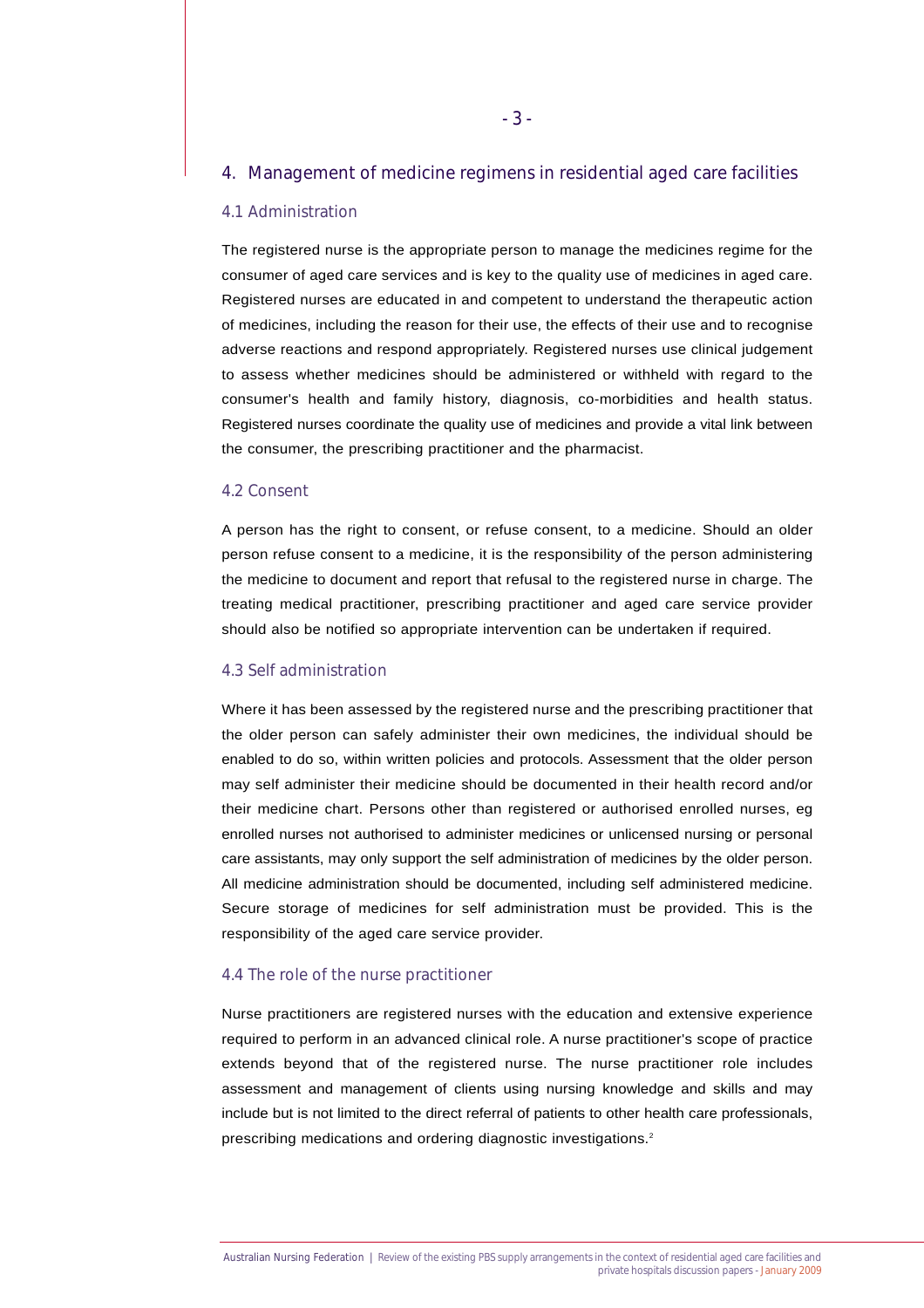The nurse practitioner role is designed to augment those of other providers of health and medical services. Nurse practitioners are first and foremost nurses with advanced educational preparation and experience, with authorisation to practise in an expanded nursing role.<sup>3</sup>

When prescribing medicines, registered nurse practitioners must meet the same standard of care that applies to registered medical practitioners and registered dentists. Additionally, in aged care settings, registered nurse practitioners have an important role in educating service providers, consumers and other nurses about the quality use of medicines; being involved in quality improvement activities, including the review and evaluation of medicine systems; and providing support and direction to registered nurses and authorised enrolled nurses in the administration and quality use of medicines.

Whilst it is now commonplace for nurse practitioners to prescribe medicines under state and territory legislation securing access to the PBS is yet to be achieved.

If a nurse practitioner prescribes a medicine which is PBS listed for a resident in an aged care facility the resident will not under current law receive any subsidy from the PBS and will pay the real price of the medicine. This is of particular concern when dealing with many cardiac and specialist drugs and some antibiotics whose real cost is significantly more than the subsidised cost. Not only is it impossible for the resident to bare these extra costs but it is also a matter of equity.

The ANF notes in your consultation paper that recommendations have been made in Part B Option 7 and Part C Option 5 "collaborative prescribing-nurse practitioners" that "where the items [medicines] ordered are PBS listed items, supply by a pharmacist of these items prescribed by a nurse could be subsidised under the PBS and claimable from MA". This recommendation is supported as subsidised access to the PBS must be extended to nurse practitioner's as a matter of urgency.

It is noted, however, that it is also recommended that access to the PBS for nurse practitioners be linked to a care plan prepared by the medical practitioner in collaboration with the patient, the pharmacist and the nurse. The nurse practitioner would be well placed to develop this care plan which would be prepared in consultation with the patient and the multidisciplinary health professional team.

#### 4.5 Dose administration aids

The problems with dose administration aids (DAAs) are well articulated in your consultation paper and the ANF concurs that DAAs;

- **EXEL Stifle choice between generic and non generic drugs**
- ! Make drug elimination and change difficult to achieve by residents or health professionals
- Have the potential for significant wastage
- **EXECUTE:** Are often used by inappropriately qualified and educated staff
- **EXEDENT Are seen as a substitute for employing appropriately qualified staff**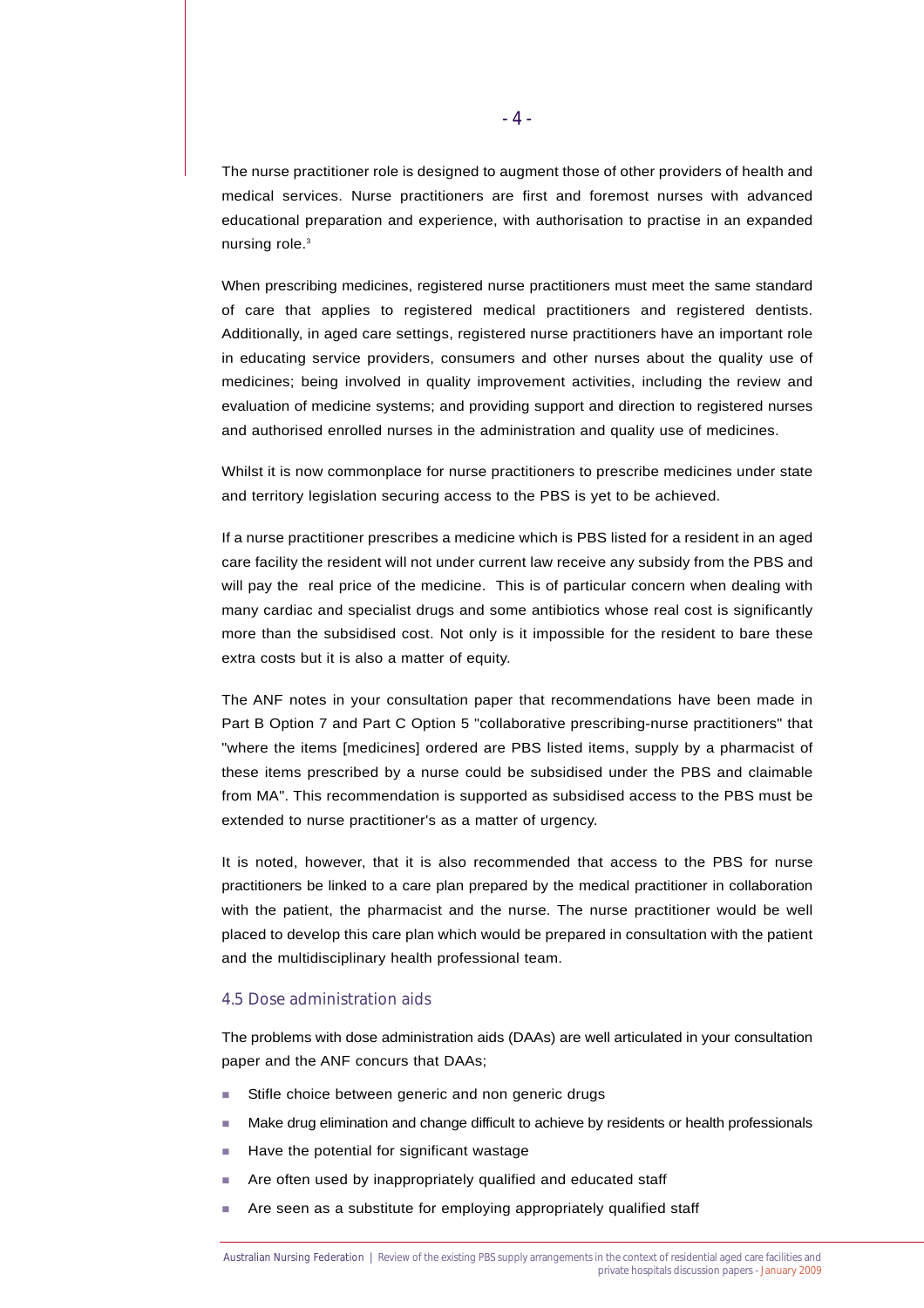In addition, it should be noted that DAAs are often prepared by pharmacy assistants with a different skill set and knowledge base to that of pharmacists.

A recent study in New South Wales demonstrated a high rate of incidents in DAA packaging in residential aged care facilities. Error types included incorrect packaging, correct packaging but the DAA was no longer required, and operational problems.<sup>4</sup> DAAs themselves do not ensure safe administration of medicines. Nurses need to be assured that the medicines they are administering are indeed those that have been ordered. Consequently, where the level of assurance cannot be guaranteed, unproductive time is spent by nurses checking DAAs. Unqualified staff will simply administer the incorrect medicines unknowingly.

The use of dose administration aids is widespread in residential aged care facilities. There are a range of principles to which the ANF prescribes in relation to the use of DAAs in residential aged care facilities, they include:

- 1. Assessment of a person who is likely to benefit from the use of a DAA should be undertaken by the prescribing practitioner (in consultation with other members of the medicine team), the treating medical practitioner, the nurse practitioner, the registered nurse in charge of the aged care service and the community pharmacist filling the DAA.
- 2. DAAs may be utilised to assist people who are self administering their medicines. Confirmation that a person may self administer their medicines should be documented in the person's health record and/or their medication record.
- 3. Where the person is not self administering their medicines, a registered nurse or an authorised enrolled nurse should administer all medicines.
- 4. DAAs are not able to give direction to the person administering the medicine as to why a particular medicine is being administered, when not to administer the medicine, or information about the appropriateness, unwanted side effects, toxicity, medicine intolerance, medicine interactions and adverse reactions.
- 5. All DAAs should ensure that information on individual medicines can be readily identified. The information must be of a size and layout that permits people with poor eyesight to read. Packaging should be arranged in a way that ensures that medicines cannot become mixed or spilled. It should also allow for people with poor hand dexterity to open them while at the same time deterring access by children. The packaging must preserve the quality of the medicine and be tamper proof. A photograph of each medicine should be provided on the pack.
- 6. All medicine administration by a registered or authorised enrolled nurse to an individual must be from the original dispensed container.
- 7. If the prescribing practitioner alters the medicine instruction the DAA must be returned to the pharmacist for repackaging.

Australian Nursing Federation | Review of the existing PBS supply arrangements in the context of residential aged care facilities and private hospitals discussion papers - January 2009